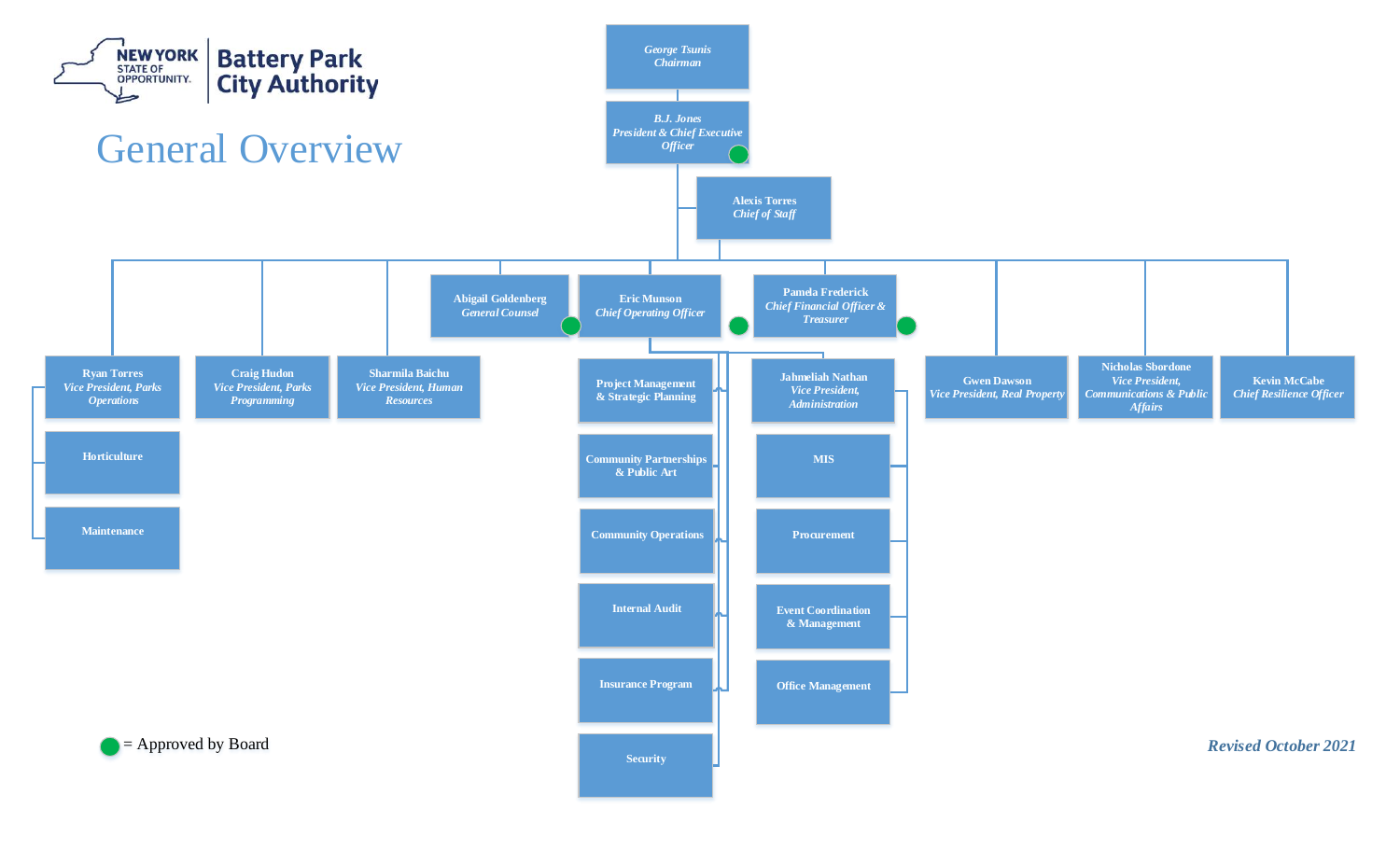

**Keiry Holguin**  *Procurement Associate*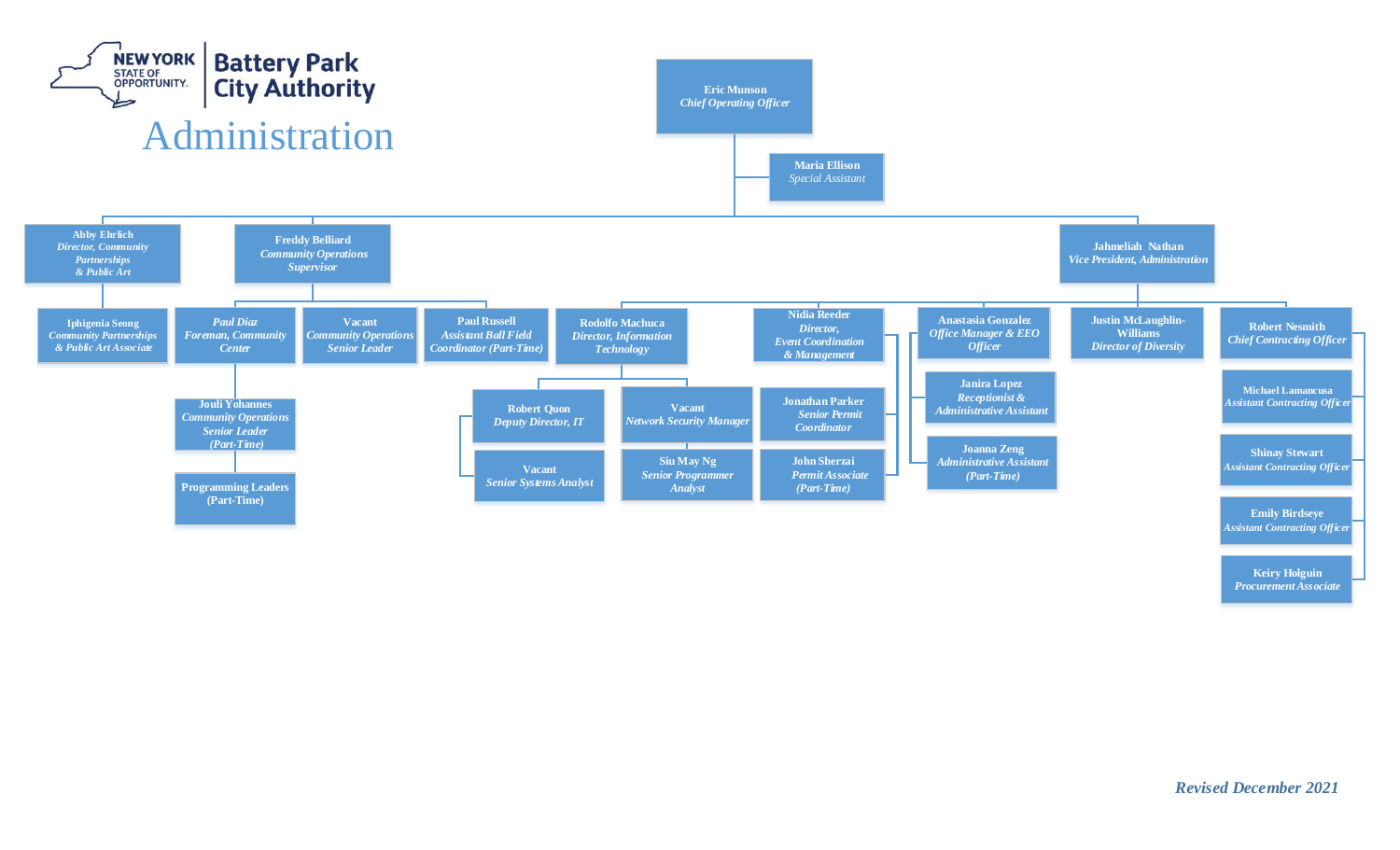



*Revised October 2021*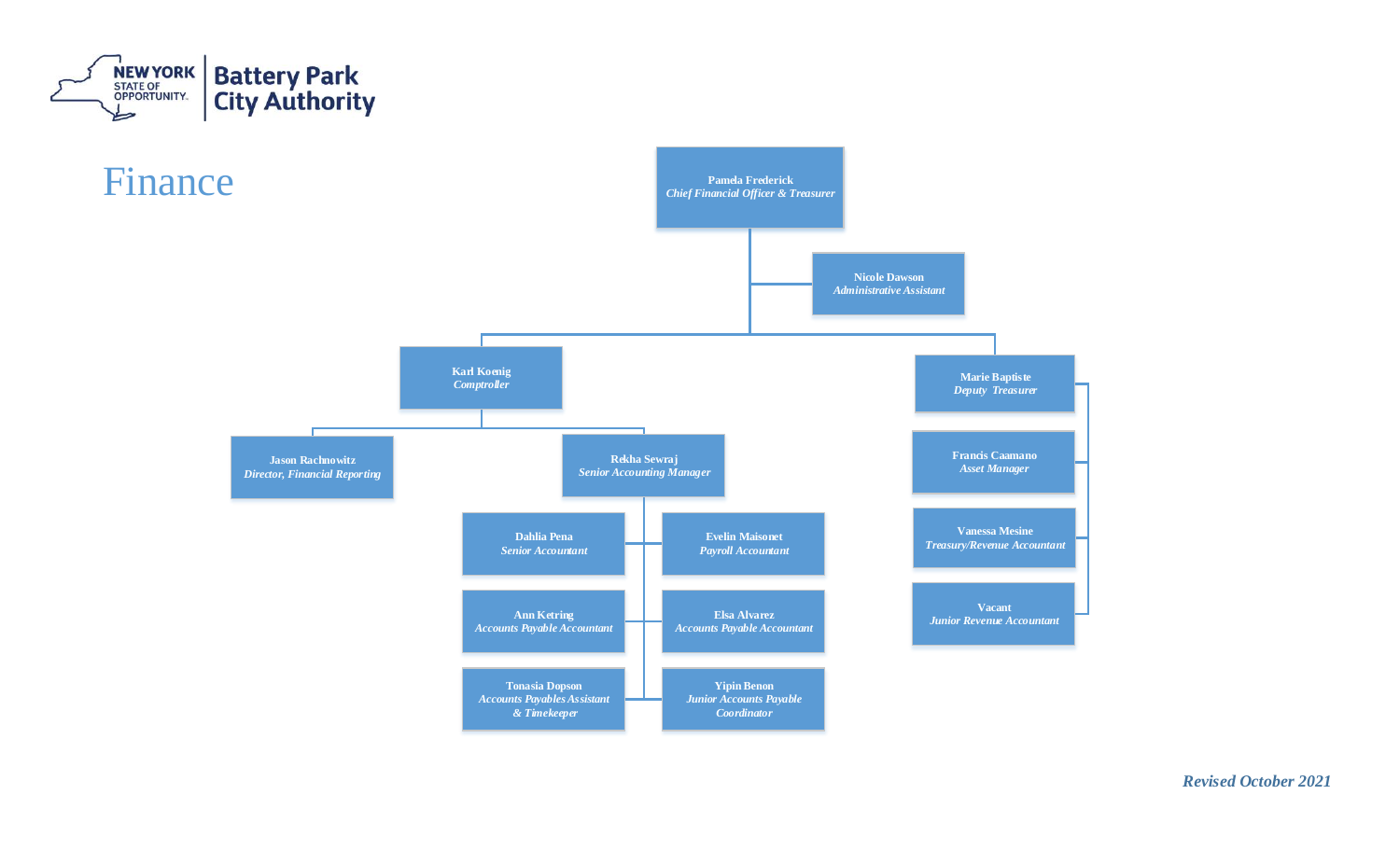

## Human Resources



*Revised October 2021*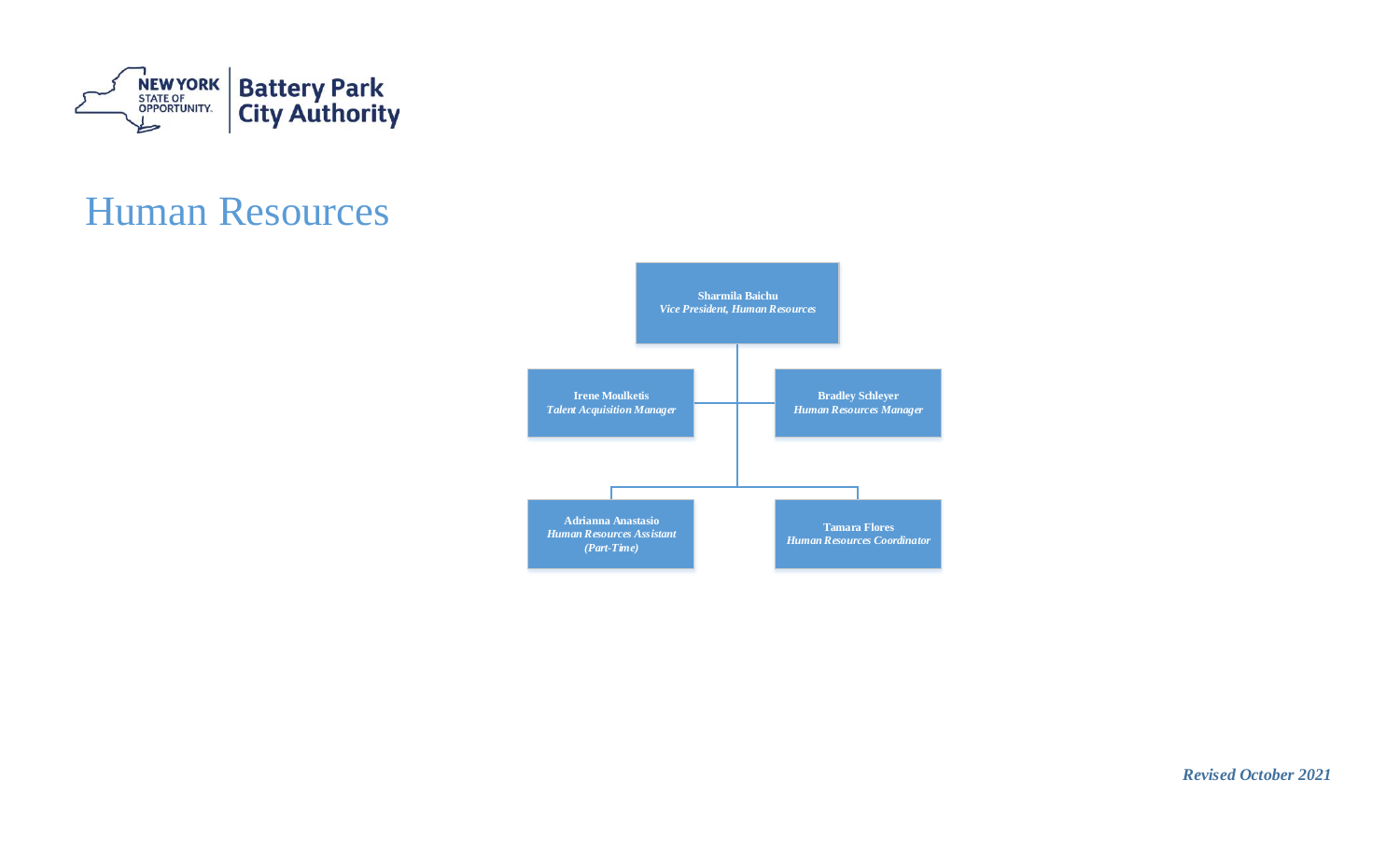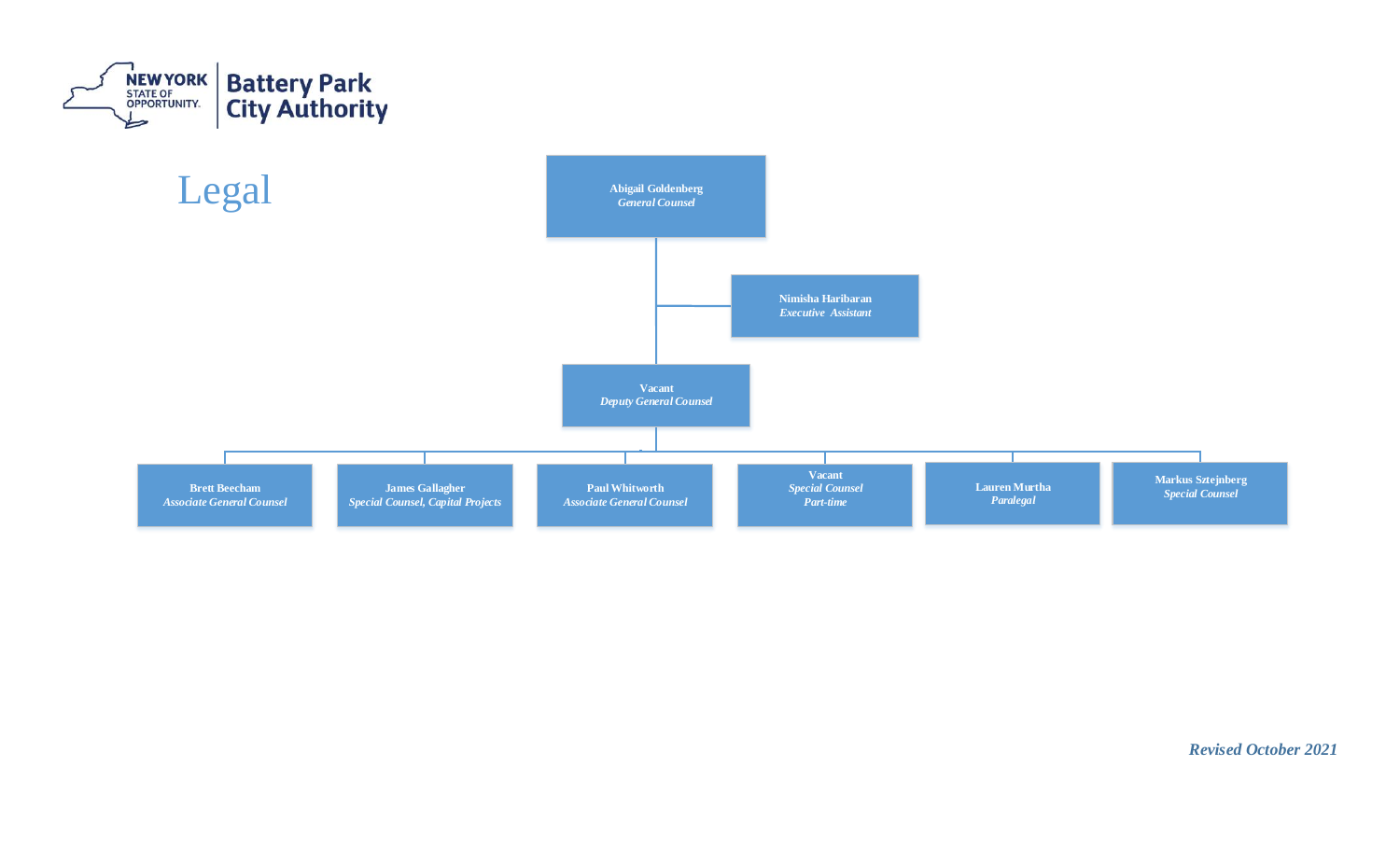

## Real Property



*Revised December 2021*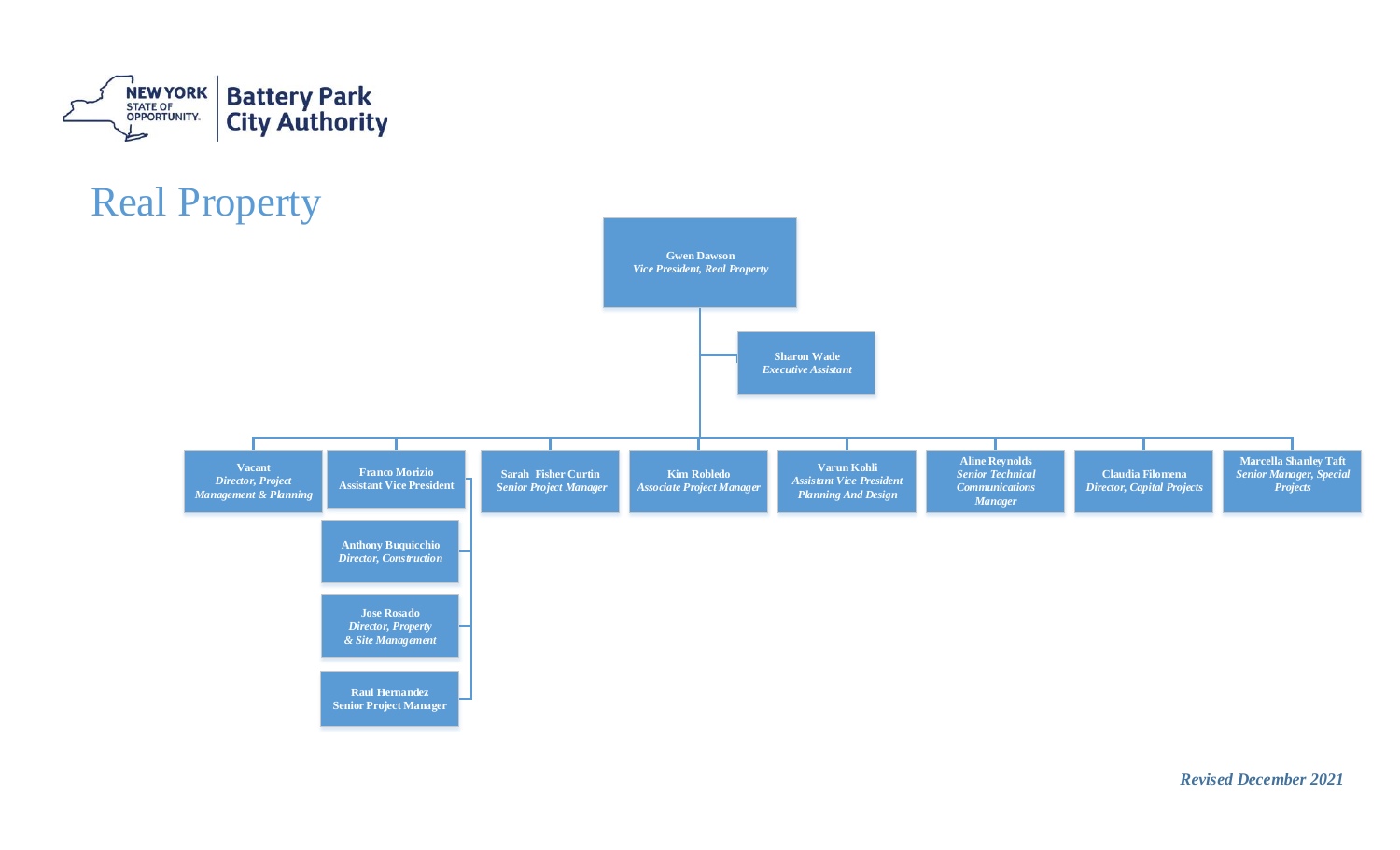

## Parks Programming

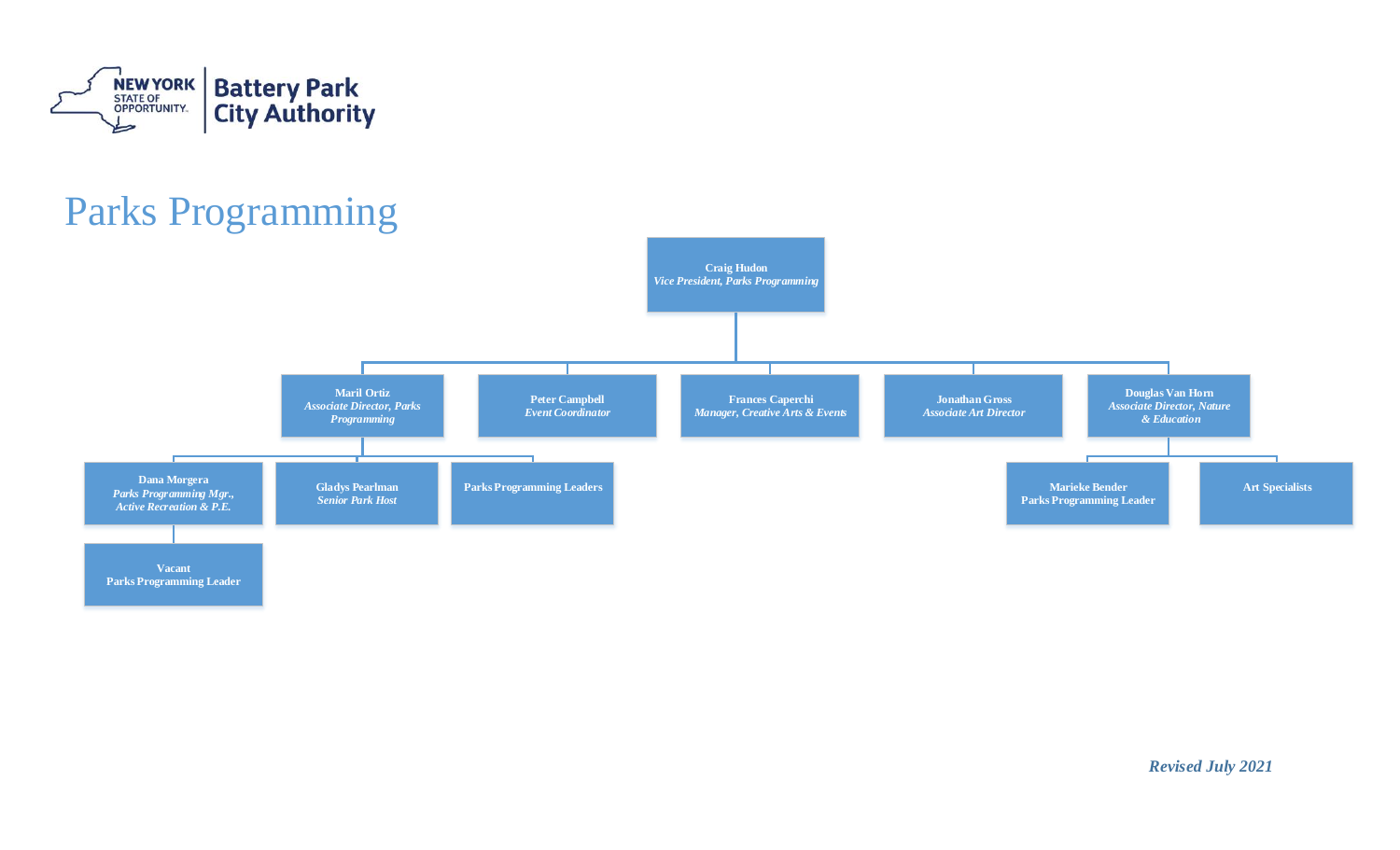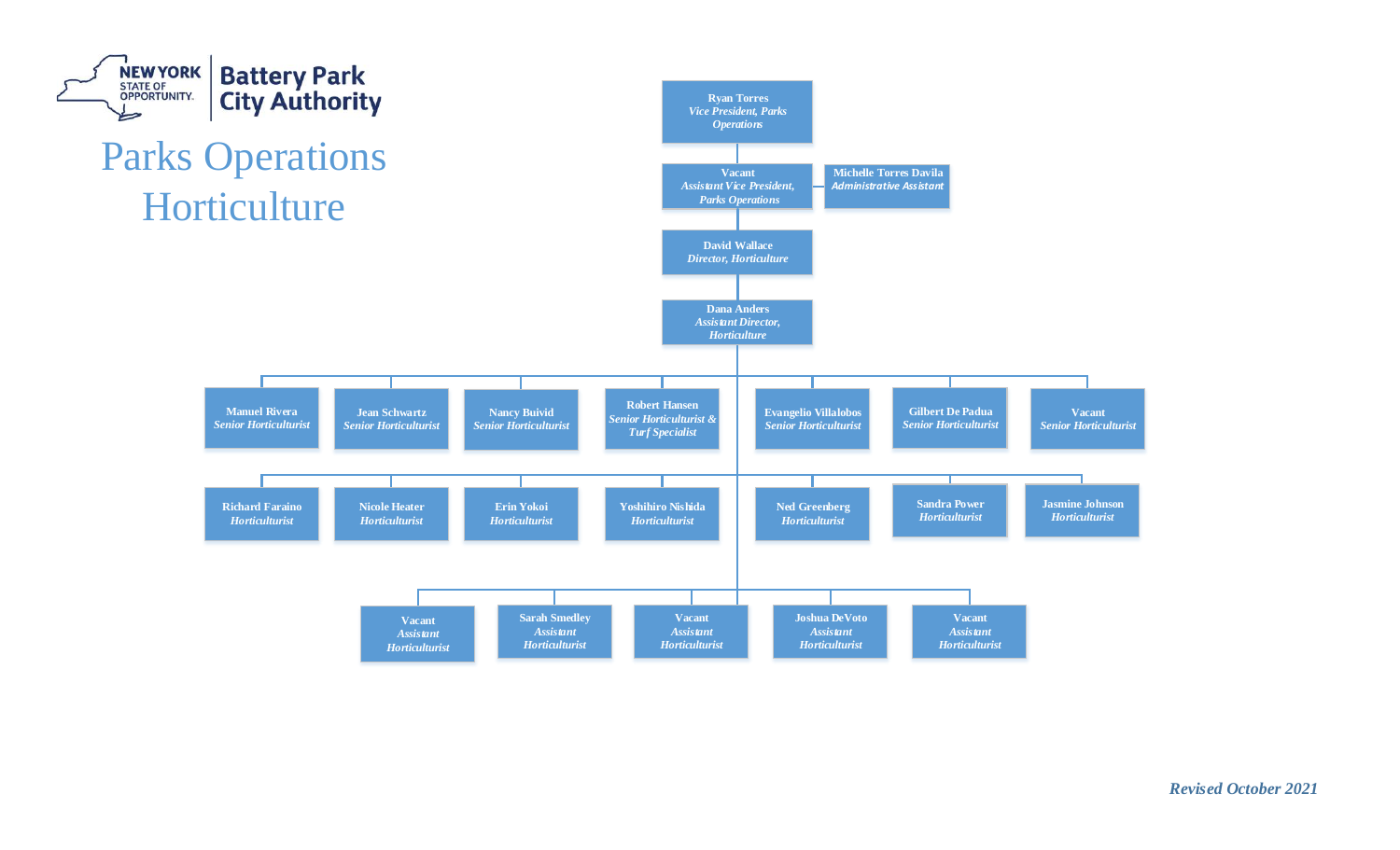

*Revised November 2021*